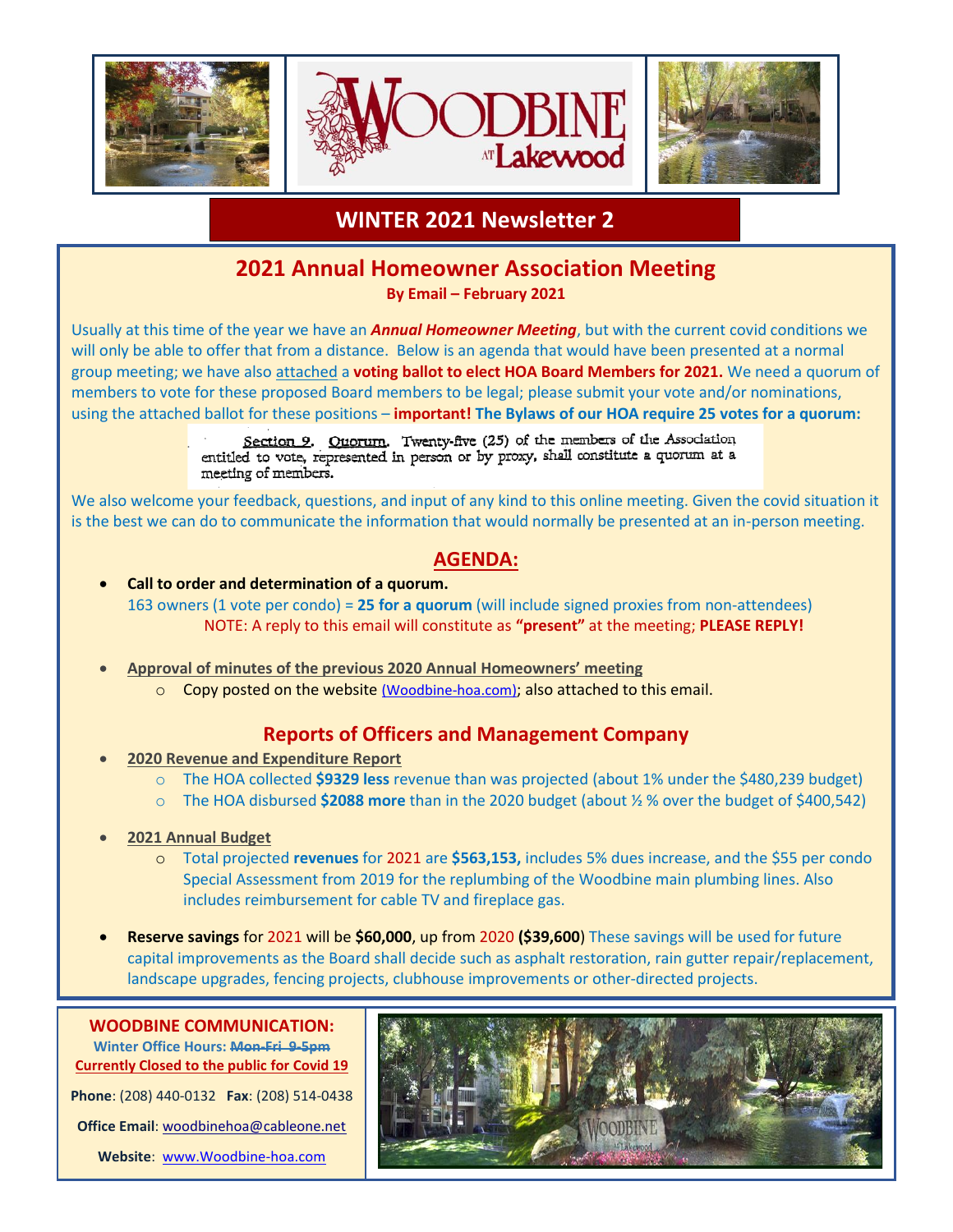#### • **Replumbing financial summary:**

The replumbing project is now complete! Starting in 2021 we will be combining all receipts and disbursements into one statement, including Special Assessment dues, the payments toward our loan from Mountain West, and final payments to Cloverdale Plumbing. We no longer need a Special Assessment operation that is separate from normal HOA operations with separate deposits, delinquency/prepaid dues reports, separate expense categories, or separate bank accounts to balance.

It was necessary to secure financing from Mountain West Bank *to pay Cloverdale Plumbing* for the replumbing as noted below. **Mountain West Credit line opening balance September 2019: \$200,000**

|                                                           | --------  |
|-----------------------------------------------------------|-----------|
| Increased to a \$450,000 loan structure in February 2020: | \$450,000 |
|                                                           |           |

**Renegotiated in November of 2020 reducing interest payment to 4.5% and delay principal reduction payments for 6 months. This \$450,000 loan is due in 2026 and will be paid out of Special Assessment funds collected each month.**

| Sept 2019 through December 2020 operating report:                                                                                                                                                                    | Project-to-Date: (09/2019-12/2020)                               |
|----------------------------------------------------------------------------------------------------------------------------------------------------------------------------------------------------------------------|------------------------------------------------------------------|
| <b>Total Special Assessment (S/A) Dues Receipts:</b><br>Transfer to S/A account from HOA Reserves for Landscape Restoration<br>Transfer to S/A account from HOA Reserves to pay Cloverdale for replumbing of Bldg. D | \$141,155<br>\$27,000<br>\$40,465<br>\$208,620 HOA Contributions |
| Total HOA Expenditures for the Replumbing Project (S/A funds):                                                                                                                                                       | \$180,073                                                        |



# WOODBINE COVID UPDATE



 Covid is stubbornly hanging around in Idaho. **According to one analysis on Feb 15th from CovidActNow/Idaho…** COVID RISK LEVEL : **At risk of outbreak**

*"Idaho is at risk of an outbreak. COVID cases are either increasing at a rate likely to overwhelm hospitals and/or the state's COVID preparedness is below international standards."*

Despite Idaho's governor recently adjusting our recovery status from Phase 2 of *Idaho Rebounds* to a partial Phase 3, Idaho's positivity rate as of today is 7.4% compared to a CDC safe number of less than 5%. The covid reference numbers **fluctuate daily** (probably different by the time you read this) and ours have been improving over the past few weeks, as has the national indices. Hence, the governor's announcement to loosen restrictions was welcome.

Another bright spot is the emergence of vaccinations that are starting to be administered. However as of today, Idaho, has only 9.8% of the population given shots; this is improving slowly each day. At least that is a start but much more needs to be done, especially with the emergence of *Covid Variants*; these virus mutations may cause more rapid spread and more intense sickness, hence more death than the first strain of the virus.

With this mixed bag of conditions and trends, Woodbine HOA will continue with a cautious approach to property management including the restricted use of amenities which is now in place, and selective office hours. Hopefully by late spring or early summer we can reconsider this policy; however, here is a recent quote from the city of Boise regarding usage of public pools: *"Due to concerns about the community spread of COVID-19 and financial considerations, the City of Boise has made the decision to keep city pools closed and cancel aquatics programs through 2021. A reopening date has not been determined. The safety of our employees and participants will always be our top priority. Thank you for your understanding."*

In the meantime, we will do our best to communicate with homeowners in a socially distant manner, mainly through the digital means of email, voicemail, our website, newsletters, and the office drop box. And as previously announced we are working on a program to allow homeowners to access their own billing and payment ledgers, as well as to pay your dues online, if you like. We had hoped to activate this for February dues but currently still have some tech gremlins to defeat. It also may be possible in the future to request maintenance service from online.







**AVOID CROWDS AND LARGE GATHERINGS!**

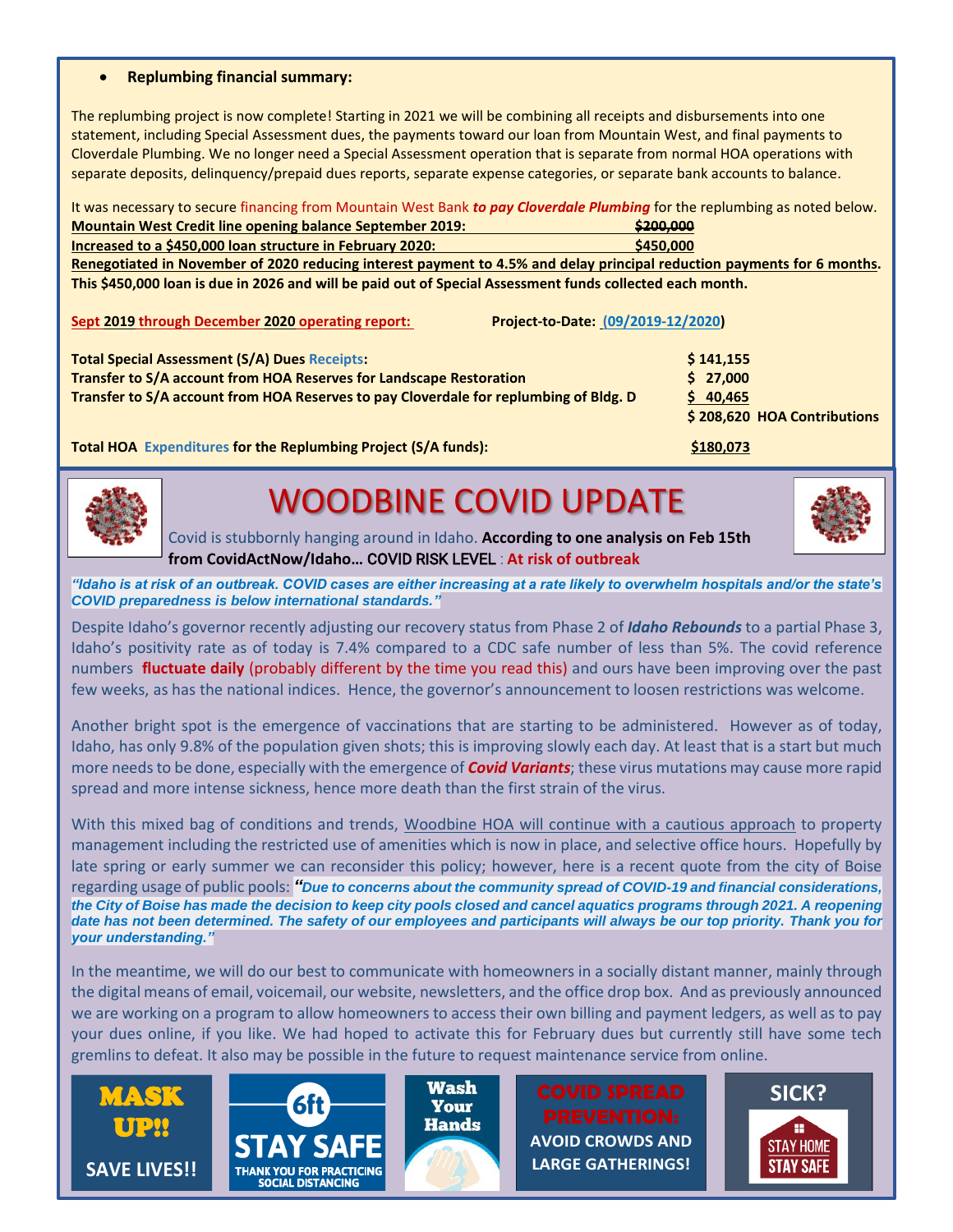## **REPEATED (but timely) ANNOUNCMENTS …**

## **WINTER SAFETY ATTENTION**

**The first winter storm has now arrived, and this past weekend our staff worked to keep the walkways and parking lots clear of ice and snow in a timely manner. Lots of down tree branches too. Please let us know if you notice** 

**any areas that seem treacherous and have been missed.** 

**We also spent time last fall to clean out some of the rain gutters to try and reduce ice dams and dripping onto the sidewalks.** 

**Again, if you see an area of dangerous ice melting, please report it or spread some free ice melt on it.**

## **ICE MELT FOR RESIDENTS**



**Winter is now upon us with the recent big storm, so please remember that in addition to routine snow and ice servicing, the HOA also provides free ice melt for our residents.** 

**A large bin in front of the office contains gallon baggies filled with ice melt that homeowners can take for personal area use.**

## **HOA BOARD OF DIRECTORS**

Every year we invite homeowners to take a turn at participating on the Woodbine HOA Board. At this point we have 6 members volunteering to guide the policies, finances, and future planning for the HOA and they are listed on the 2021 Ballot. We are not restricted to 6 members and accordingly there is a place to add your name or another's if there is interest.

For 2021 there will be 4 quarterly HOA Board meetings\*\*, and depending on the Covid status, may be socially distanced and/or digital as noted below. It may also be possible to arrange a large *Zoom* meeting for those interested, but this is under investigation at this time. This year, meetings will be held **in February / May / August / November**; specific information and agendas will be posted to the Woodbine Website, emailed to homeowners, and on announcements delivered to the mailbox drop boxes.

\*\***Until further notice all meetings will be held at a distance; if you have a desire to participate in a conference call meeting, please notify the Woodbine office by phone (208-440-0132) or email [\(woodbinehoa@cableone.net\)](mailto:woodbinehoa@cableone.net). Specific days and times will be announced in advance.**

**WOODBINE BOARD OF DIRECTORS:** Most every Woodbine administrative issue can be handled by contacting the **onsite office manager, Randi**. However, if there is a need or desire to communicate directly to the Woodbine HOA Board, the process to do this is identified below. Current board members can be found under *"About Us"* on the Woodbine website (woodbine-hoa.com). There are three ways to contact the HOA Board:

- 1. Directly by e-mail to the Board at **[WoodbineHOABoard@gmail.com](mailto:WoodbineHOABoard@gmail.com)**
- 2. Prepare a written comment, complaint, or inquiry with appropriate documentation and deliver it to the Woodbine office so that it may be passed on to the Board for consideration.
- **3.** Request to attend or make a presentation at the next board meeting so that you may be given time on the agenda. Please include your topic for presentation or discussion in your request and any back-up information. **Please do not just show up as there may not be time to address your concern properly if you are not on the agenda. Thanks in advance. Note: no currently scheduled public board meetings.**

Finally, have you picked up a copy of our *Woodbine Owner Information Packet* which contains essential details about living at Woodbine Condominiums? If not, please stop by the office and ask for one.